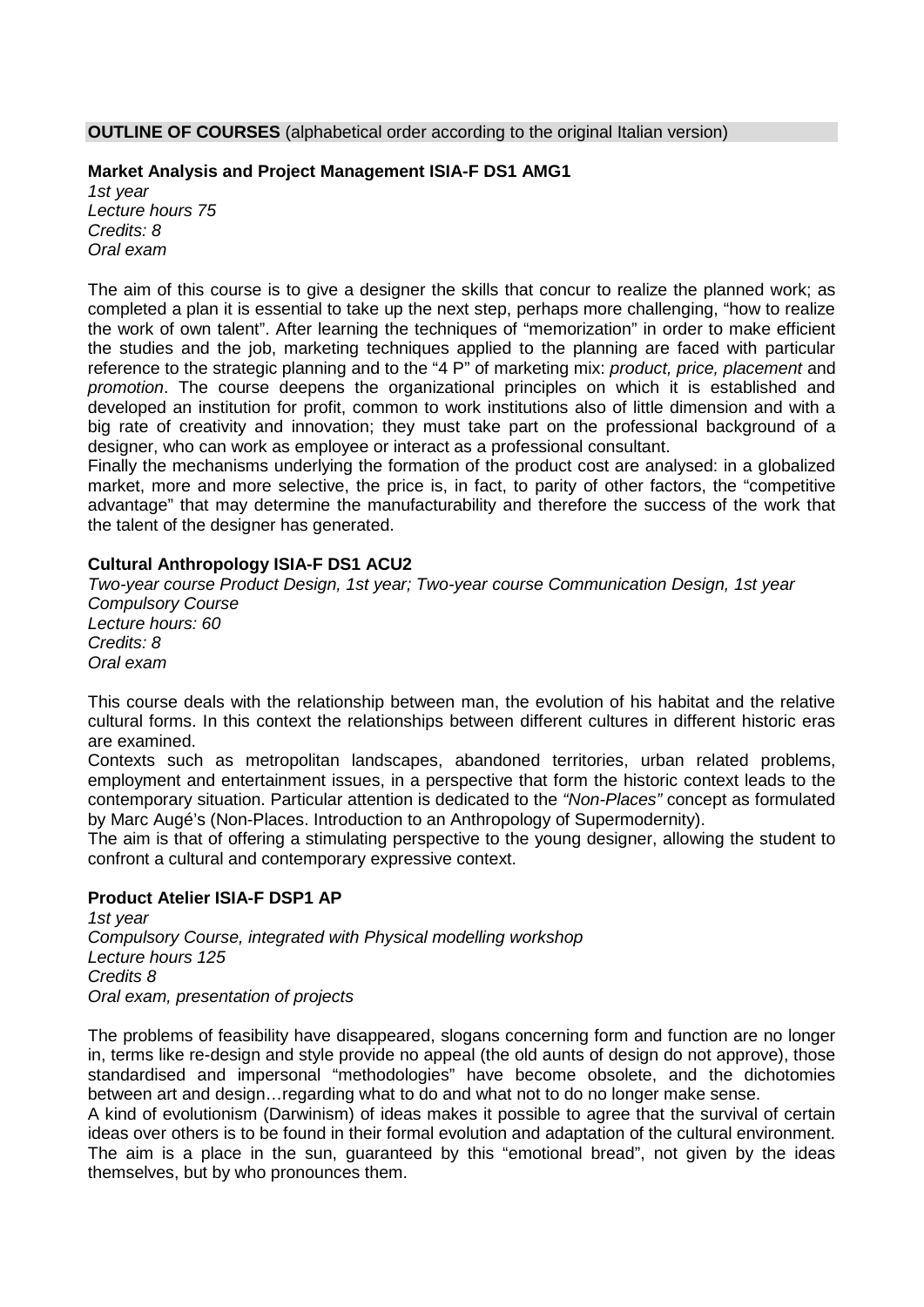It goes without saying, that if it works, it will continue to survive, but a regenerating push in the right direction is necessary. The biological factor may represent an appropriate model for the representation of the vitality of ideas and of the geometries that are self-designed as the forms of life (plants, organisms, animals, but also minerals, cities, organisations….) which represent the best of the "possible" worlds and their synthesis is nothing more than any kind of observation point. Thus, the synthesis I the crystallisation of an event, be it slow or fast. Form is its syntax, the observation point is the filter: minimal, pop, optical, etc.

Form is the emotional content: nutrition, psychosomatic food competing with a kind of evolution of contents (obsolescence?).

Minimalist organics or organic minimalists, diamond shape, newedge or smartspline, all terms looking to find a place in the sun and that will not waste time in making their way.

A world of ideas that form inwards (that provide or get their form from) in art, technology, design, literature, music, this world is invaded by "technical" features from which the potential to achieve a transgenic semiological manipulation, which is also philological and last but not leas a view of a ladder relationship: Bateson hypothesised a mind without a nervous system, but made up of relationships and f a new ecology.

This is the paradigm of the cybernetic world, of software, of the internet, of the environmental and human resources, but also of the new humanistic disciplines with a neuro-linguistic approach. And I think that all of this has to do with those who operate in the world of ideas.

### *Communication Atelier Alternative*

Those students of the  $1<sup>st</sup>$  year who would like to make a further in depth study into the issues of communication may follow a parallel Atelier course regarding the issues of communication and which are subdivided into the following topics. This is in alternative to the *Product Atelier* course and it carries the same number of 10 Credits.

|                                      | $CFA -$<br>Academic<br><b>Credit</b><br><b>System</b> | <b>Hours of</b><br><b>Lectures</b> |                                                                                                                                                                                                                                                                                                                                                                                                                                                                                                                                                                   |
|--------------------------------------|-------------------------------------------------------|------------------------------------|-------------------------------------------------------------------------------------------------------------------------------------------------------------------------------------------------------------------------------------------------------------------------------------------------------------------------------------------------------------------------------------------------------------------------------------------------------------------------------------------------------------------------------------------------------------------|
| Packaging                            | 2                                                     | 30                                 | Two-dimensional and three-dimensional. Packing and                                                                                                                                                                                                                                                                                                                                                                                                                                                                                                                |
| design                               |                                                       |                                    | packaging: what is a packaging. Introduction to packaging<br>project. An outline of history about packaging. The existential<br>way of packaging. Social and Communicative looks. Branding<br>and packaging. The job of packaging designers. Applied design:<br>developing one or more subjects design.                                                                                                                                                                                                                                                           |
| <b>Communication</b><br>technologies | 2                                                     | 35                                 | The classification of printing and the specific features; traditional<br>printing and digital printing; colour reference standards;<br>relationship between paper/colour/character; analysis of the<br>print; fundamental parts of a book; layout of a print; the use of<br>non-paper support; production quality control; the main printing<br>systems.                                                                                                                                                                                                          |
| <b>Audiovisual</b><br>workshop       | 4                                                     | 60                                 | The language of images; types, professional roles, production<br>departments; framing as the basic unit of filming, meanings and<br>the construction of an image, light, the camera movements;<br>scenography, the space in which actors and actresses move,<br>internal and external locations; sound effects; the idea, the<br>subject; scriptwriting; the story-board, the working plan; filming;<br>editing – techniques and use of the PREMIERE programs on a<br>Windows platform and FINAL-CUT on a Mac platform; screening,<br>promotion and distribution. |
| Total                                | 8                                                     | 125                                |                                                                                                                                                                                                                                                                                                                                                                                                                                                                                                                                                                   |

**Communication atelier ISIA-F DSP1 C3**

# **Research activity ISIA-F DSP2 AP4**

*2nd year Activities alternating partially or totally with the company placement.*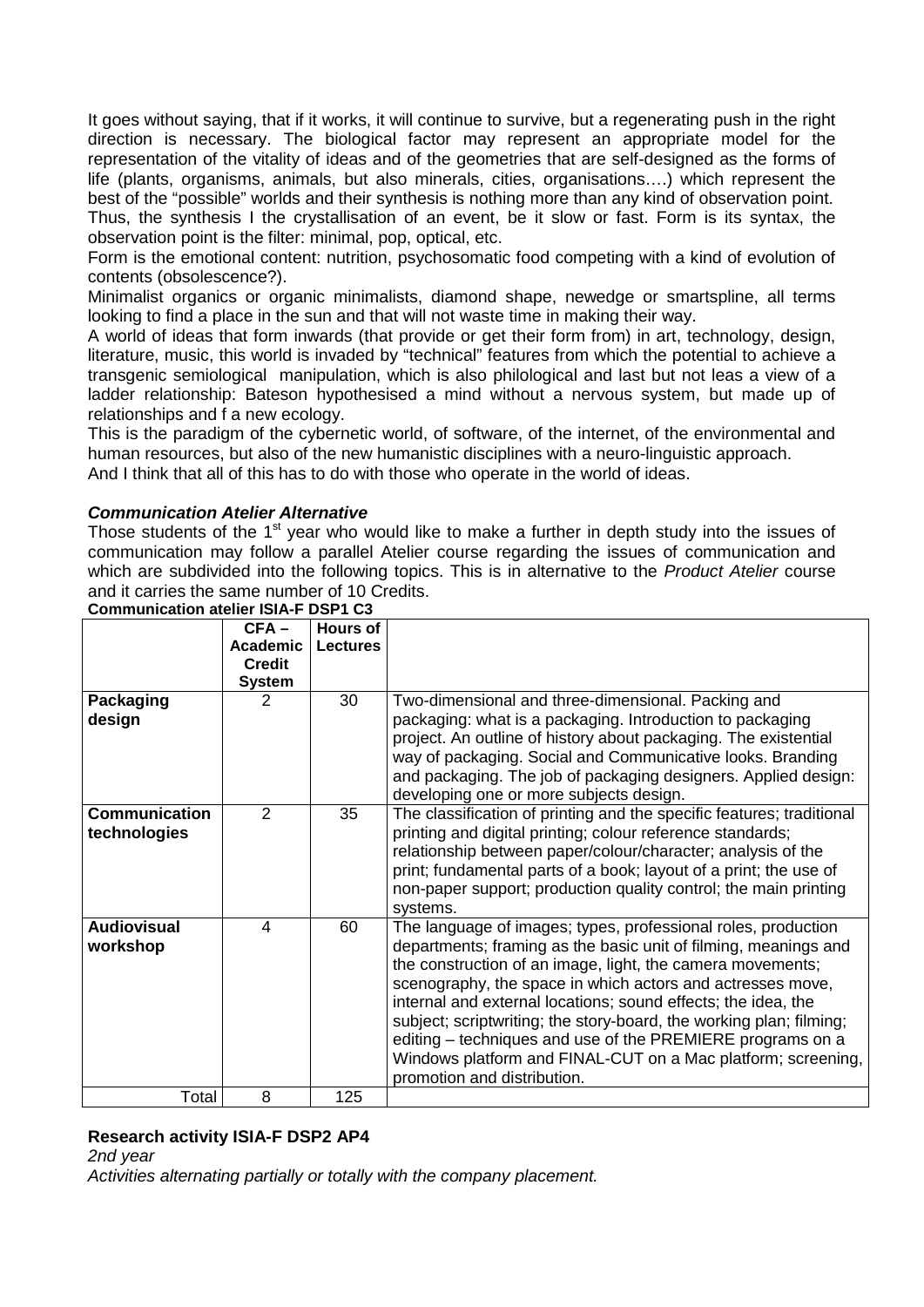#### *Lecture hours from 0 to 188 Credits from 0 to 25, awarded in a proportional manner*

Design and laboratory activities dealing with emerging issues in product design chosen according to the opportunities offered by the teaching staff.

The course includes a free attendance 60 hour module called *Creative thinking and product innovation course* (directed towards research and work transition).

The aim of the Atelier course is to carry out research for the preparation of the final diploma thesis.

## **Communication ISIA-F DSP1 C5**

*1st year Compulsory Course Lecture hours: 100 Credits: 4 Oral exam, presentation of projects*

This course aims at providing a continuation and detailed study of the *Communication Design* course *(ISIA-F DT3 DC5).* Complex practical tasks are offered as well as professional based simulations, in addition issues involving contemporary communication are developed with the aim of integrating the know-how acquired in two years if specialisation during which the main attention is aimed at product design.

The course is sub-divided into three parallel aims: monographic lectures regarding key-topics of the discipline; *technical* lessons on the professional methods for creating communicative products; practical tasks and group discussions regarding research topics put forward by the lecturer.

The main topics dealt with are: Editorial graphics Company communication Advertising communication Social utility communication Multi-media design and web design The latest trends in communication design

# **Surface Design ISIA-F DSP1 DS6**

*1st year Lecture hours 50 Credits: 4 Oral exam, presentation of projects*

During the career of the designer the problem of combining design with interior decoration may need to be faced. Over the history of objects, and also in the Ceramics Industry sector, this issue is usual in that whilst the forms are renewed on a less regular basis, the surface, the so-called skin of the object is changed more often.

Therefore the designer is involved in creating those surface-cladding aspects, which, according to the culture of that precise time in history, are expressed in a more marked decorative way even with simple surface treatments, creating a kind of non-decoration solution. At times then, the pure functionality of the objects is added or even replaces a mere decorative function.

The course aims at providing the tools for analysing and understanding the quality of a decoration applied to an object by means of the theoretic awareness of the processes and the experimentation of direct decorative design. The course wants the students to acquire those skills necessary for recognising a real decorative process, to assess its features, eventual production difficulties, costs, to define the design constants and variables; in addition it aims at teaching a methodology for creating polychrome patterns for artistic industrial use or of small-scale serial production.

At the end of the course assessment is based upon a recognised competence of defining the decorative factor of a product, through the attribution of quality based values, complexities,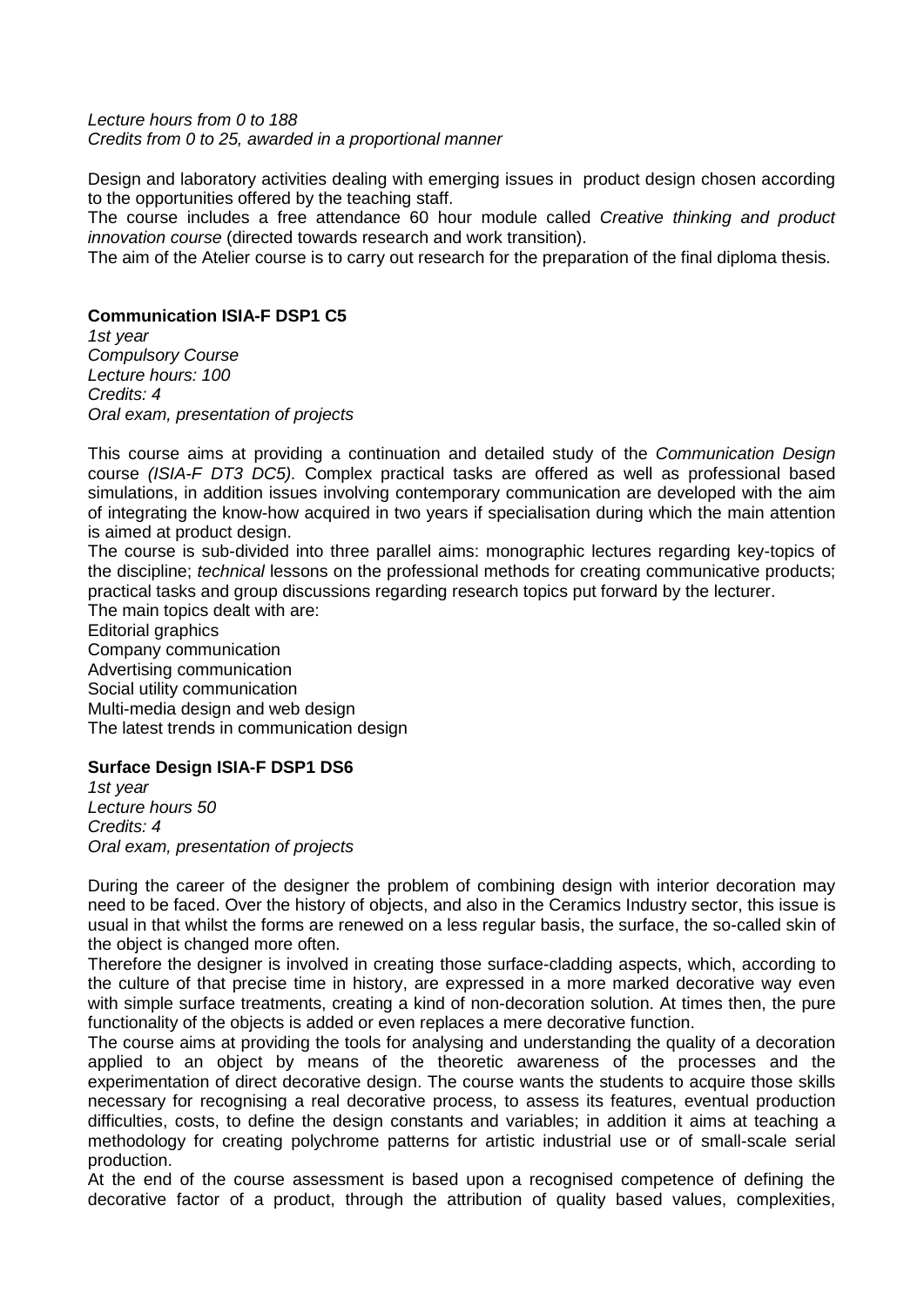innovation and economics; the personal aesthetic research shall also be examined, as well as the design activities with reference to the pictorial and compositional tools employed.

### **Product Design ISIA-F DSP1 DP7**

*1st year Lecture hours 150 Credits: 12 Oral exam, presentation of projects*

The project design is currently experiencing the complexity of our society between continuous demands for news coming from the increasingly saturated markets, technological innovations that change our behavior and the globalization that exacerbates the concept of seriality (global brand) but also feeds the desire for diversity and uniqueness, self brand and mass entrepreneurship.

If this is the scenery, the objective of the course is to rethink the features and the profiles of the things and spaces that surround us through a project carrier of thought and quality, able to transform ideas into aesthetic experiences.

A project aware and open to an evolved living that focuses on research the man with his needs, his dreams and his future.

*Physical modelling workshop:* integrated with the Product Atelier and Product Design courses; see the section *First level Academic Diploma/Outline of courses.*

### **Product Workshop ISIA-F DSP1 LP8**

*1st year; Compulsory Course Lecture hours: 50 Credits: 4 Oral exam, presentation of projects*

These activities are integrated with the Product Design course, see the relative outline for programme details; a physical assessment of the project and the realisation of models and eventual prototypes represent the tools for assessment.

### **Thesis Workshop ISIA-F DSP2 LT9**

*2nd year Compulsory Hours of participation: 62 Credits: 5 Interview and assessment on behalf of the Thesis Workshop Commission*

Assistance and guidance for students who are involved in research for their respective thesis projects. This workshop can boast of collective and individual revision activities mainly carried out at the Institution.

## **Integrated Product Design ISIA-F DSP1 PIP10**

*1st year Lecture hours 100 Credits: 8 Oral exam*

Design and the product Aim of the design. Systematic design. The basics of engineering systems. The design process. Design in the total quality context. Product responsibility. Patents and safeguarding the invention. Company organisation. An outline of structure modelling